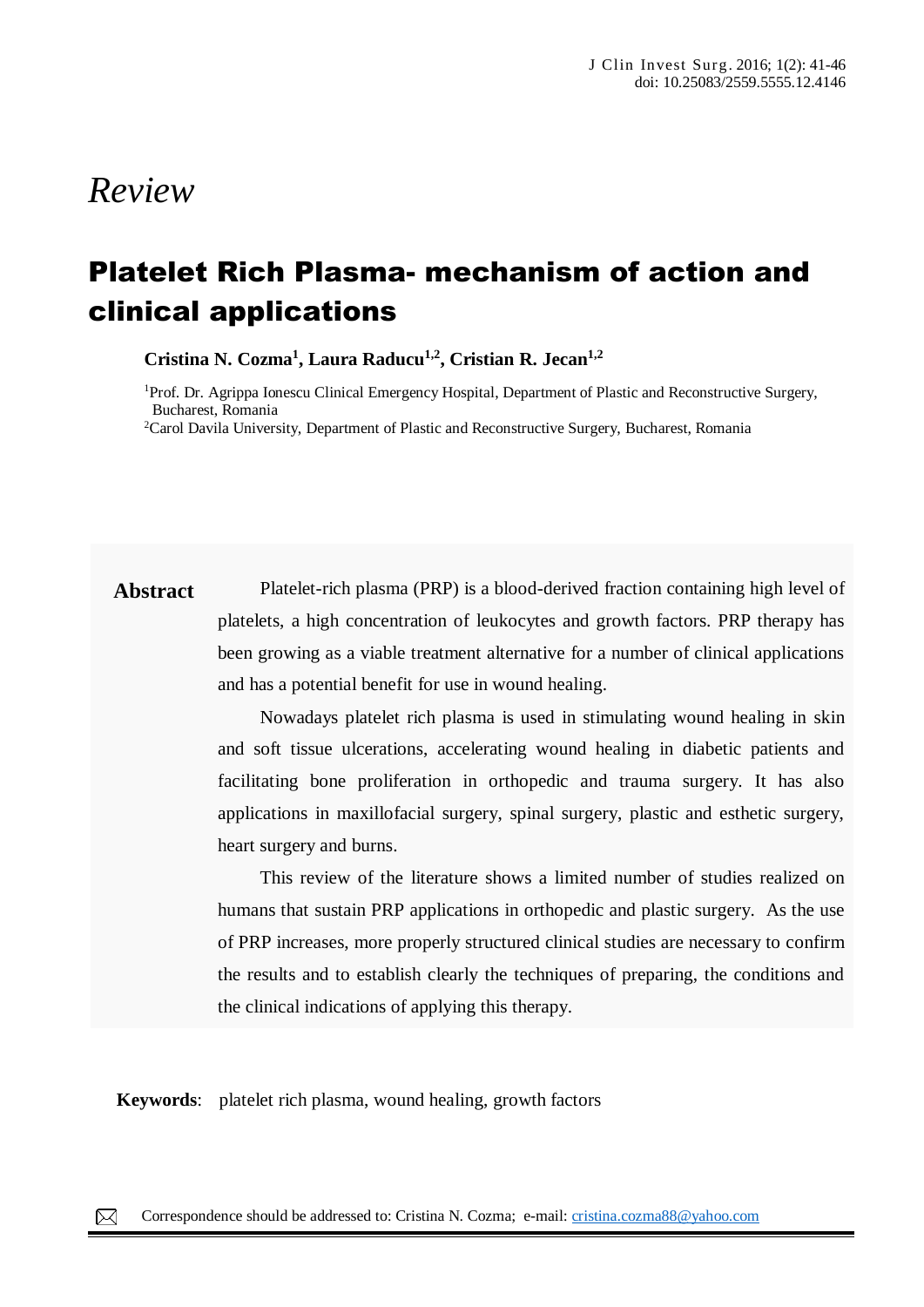# **Introduction**

Platelet-rich plasma (PRP) is a derived fraction of the blood that contains high concentrations of platelets and growth factors with mitogenic and chemotactic proprieties (1). The first use of PRP injections was in 1987 in an open heart surgery (2), in the following years being used in promoting wound healing in maxillofacial surgeries. A great impact was shown in 2009 when PRP was used as an adjuvant of healing ankle injuries in sport players, becoming a "new treatment" for sports related injuries (3).

Nowadays platelet rich plasma is used in stimulating wound healing in skin and soft tissue ulcerations, accelerating wound healing in diabetic patients and facilitating bone proliferation in orthopedic and trauma surgery. It has also applications in maxillofacial surgery, spinal surgery, plastic and esthetic surgery, heart surgery and burns (4).

There are numerous studies that research the mechanism of action and demonstrate efficacy in placebo trials. One of the main interest points of using PRP in plastic surgery is in healing chronic wounds including diabetic and pressure ulcers.

## **Discussion**

In this review article, we discuss the clinical application of PRP in orthopedic and plastic surgery based on a review of the current literature. This review discusses published human studies available on PubMed found using the keywords "platelet rich plasma/PRP and clinical applications in wounds". The result revealed eighty-three studies, sixty-four with clinical applications in orthopedic surgery. Only studies available in English were used.

### *Mechanism of action*

The main mechanism of action of PRP is through platelets, which besides their well-known function in homeostasis, release also factors that promotes

angiogenesis and tissue repair (5). Secretory granules of the platelets contain growth factors, coagulation factors, cytokines, adhesion molecules and integrins. Releasing of the active growth factors is realized through degranulation of alfa granules (1).

The main growth factors included in alfa granules are: platelet derived growth factor (PDGF), platelet derived endothelial growth factor (PDEGF), vascular endothelial growth factor (VEGF), epidermal growth factor (EGF), insulin like growth factor (IGF) , platelet derived angiogenesis factor (PDAF), transforming growth factor(TGF), keratinocyte growth factor (KGF), fibroblast growth factor (FGF), connective tissue growth factor (CTGF), tumor necrosis factor alpha (TNF-α), interleukin 1 β (IL 1 β) and interleukin 8 (IL8) (5).

All these growth factors stimulate healing by attracting cells in the new formed matrix and triggering division of the cells. Another process involved in wound healing might be the role of PRP in suppressing the cytokine release that limits inflammation, and also in interaction with macrophages to promote tissue healing, regeneration and epithelialization (1).

Platelet rich plasma also contains a small quantity of leucocytes which synthesize interleukins and antimicrobial peptides with an antibacterial role (4, 6).

### *Production of PRP*

Platelet rich plasma has a safety profile being produced from autologous blood with minimal risks for disease transmission, immunogenic reactions and cancer (7, 8). Patients who are considered to be candidates for using PRP must undergo a minor hematological evaluation to exclude blood disorders or platelet dysfunction (9).

PRP can be produced very easy using patient's blood, a centrifuge and an activator formed of thrombin or calcium (10). Nowadays there are several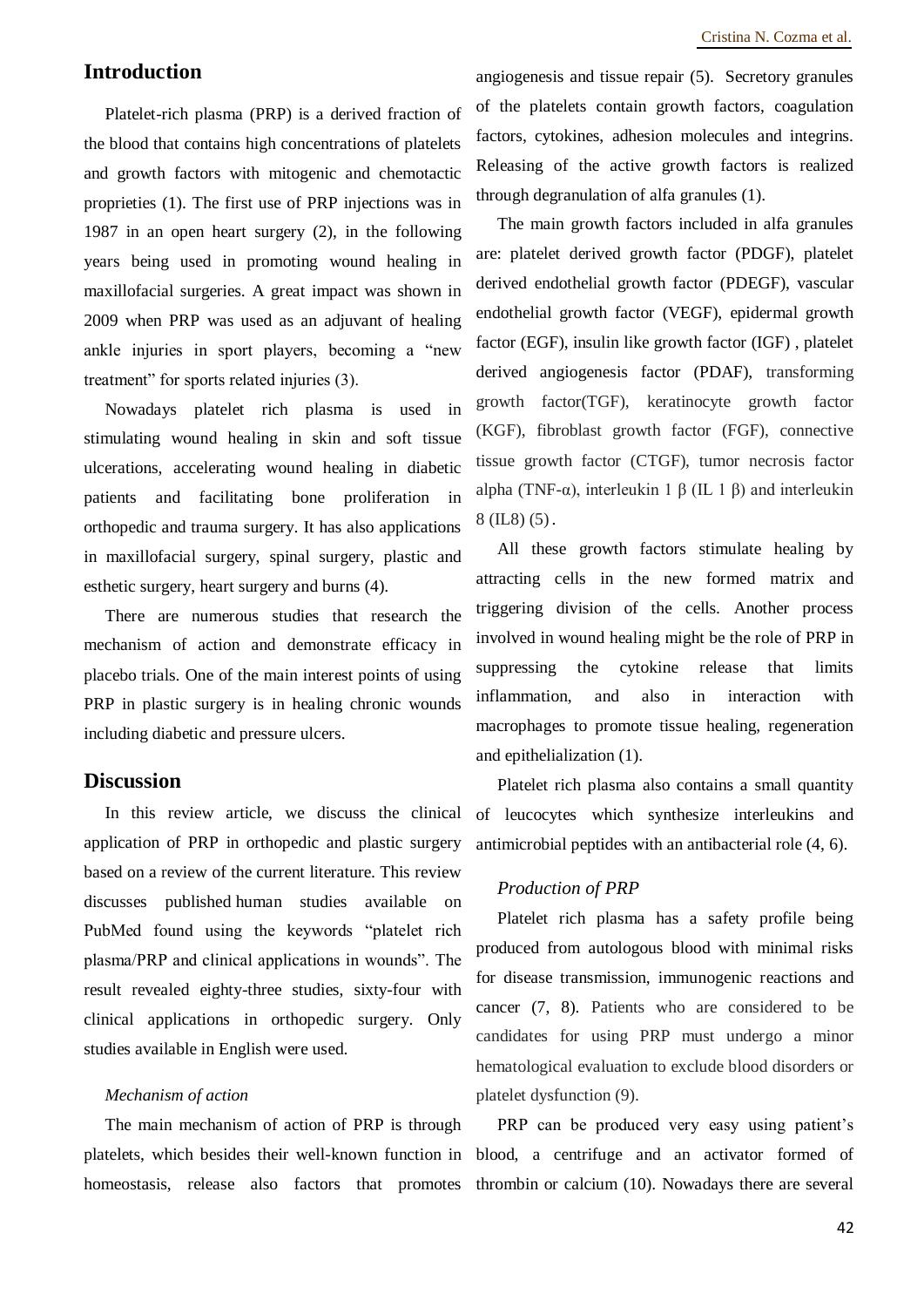kits for producing PRP and the process is simple. Apart from injections, PRP might be also use as a gelatinous platelet gel by activation with thrombin or calcium, being easier to use in soft tissue injuries and wounds (11).

Clinically valuable PRP contains approximately one million platelets per microliter, lesser or greater concentrations have not been shown to have better results in improving wound healing (12).

## *Clinical use of platelet rich plasma*

In the last two decades platelet rich plasma was largely used in maxillofacial surgery. Recent developments in research of the regenerative effects of PRP on bones, tendons, cartilage, muscle and skin have attracted interest in fields as orthopedic and plastic surgery (13).

Nowadays PRP has an important use in orthopedic surgery, especially in tendon injuries accelerating tendon healing through growth factors (14), even though there are some studies that show no improvement in arthroscopic rotator cuff repair (15), in tendinopathies or muscle injuries (16,17). PRP action in tendon injuries might be explained through the higher concentrations of VEGF which stimulates angiogenesis and tendon vascularization. Furthermore, leucocytes stimulate macrophage migration and reduce tissue inflammation. PRP plays also a therapeutic role for cartilage pathology, especially in conservative treatment of cartilage degenerative lesions and osteoarthritis (18, 19).

Apart from the important use in orthopedic and trauma surgery, platelet rich plasma plays an important role in plastic surgery as an adjuvant therapy for chronic, diabetic and pressure ulcers. Some studies showed a benefic action of PRP applied on ulcers. For example, a retrospective cohort study showed that PRP improves healing in severe diabetic neuropathic ulcers compared with standard of care (20, 21). Another

paper described improvement in healing a patient with a diabetic ulcer that failed to heal using other treatment modalities (22). Two studies involving patients with chronic ulcers showed that PRP improves local vascularization and promotes epithelization (23, 24).

Studying the way of action, it has been shown that PRP stimulates the activity of keratinocytes, cells with important roles in epithelization during the healing processes (4). This effect improved epithelization not only in acute wounds, but also in chronic wounds or burns. Treatment of pressure ulcers was also improved by PRP compared with classical saline solution, minimizing complications and the time of healing (25).

Regarding soft tissues defects, PRP plays an important role in diminishing edema, ecchymosis, bacterial load through its antibacterial and antiinflammatory proprieties, reducing infections and additional complications (5).

The sustained release of large quantities of growth factors, cytokines, and other mediators found in platelet rich plasma may help in stimulating wound healing and resolving chronic inflammation (1)

Not all studies support the use of PRP in wound healing. For example, two studies from 1991 and 2002 showed no significant improvement in diabetic foot ulcerations in comparison with classical treatment (26, 27).

PRP is used as an adjuvant therapy for chronic wounds. The most important steps in wound healing are debridement, offloading and frequent dressing changes, procedures that transform a chronic wound into an acute wound (1).

Debridement represents an important step, removing all the devitalized and necrotic tissues, reducing also the bacterial load, and leaving a healthy tissue (21). It is also important to eliminate other factors which impede healing like pressure, friction and sheer. After preparing the wound bed, PRP is applied as a gel or injected in the wound (1).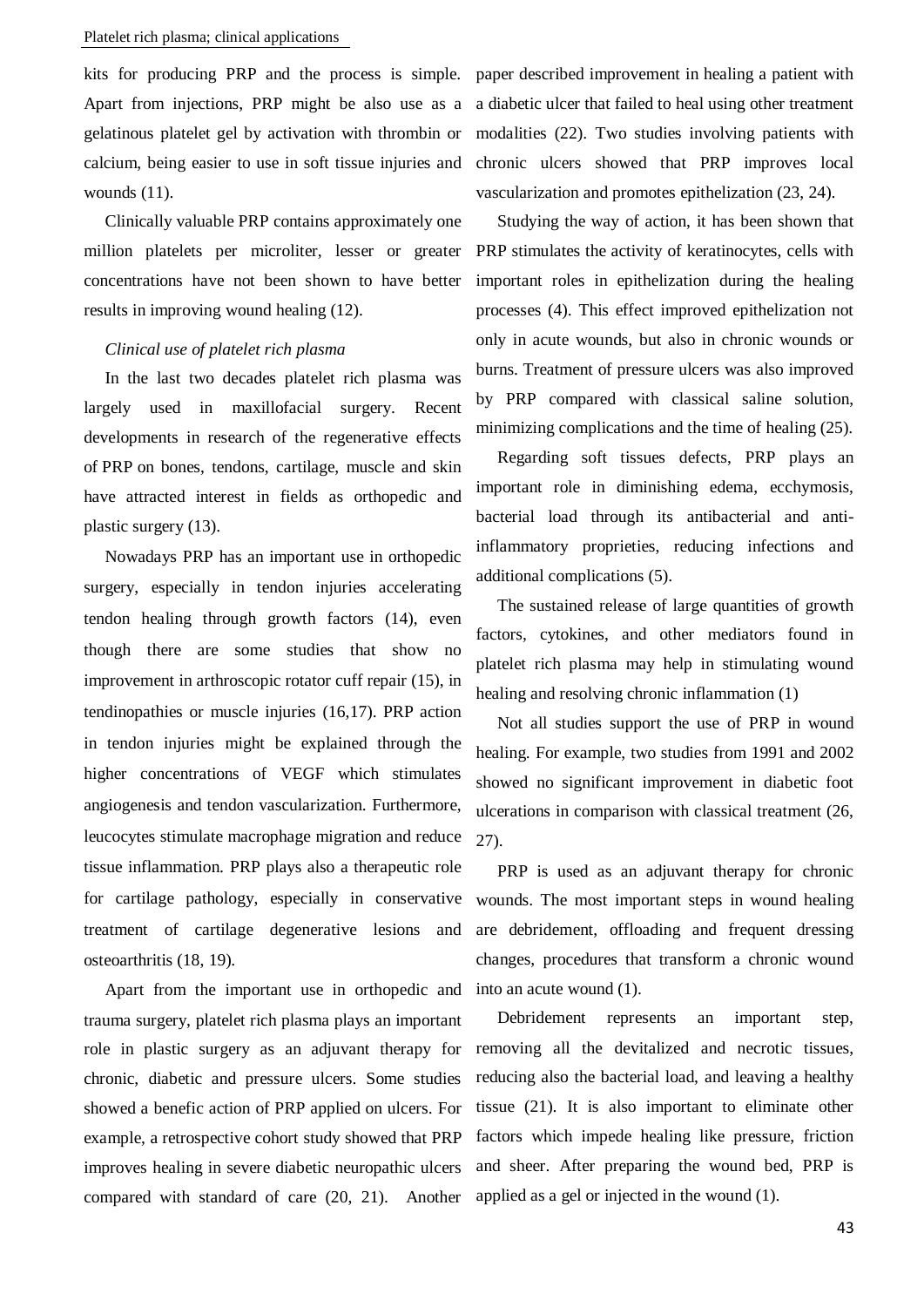Even though studies showed that PRP brings an improvement in orthopedic treatments and wound healing it is difficult to compare its efficacy in multiple studies due to additional factors. The composition of PRP is different for every patient, for every device involved in preparation, including the time and method of storage and the interaction with other materials (7).

Further studies are required to optimize its preparation and use, and to evaluate the best effective technique of using it to improve healing.

# **Conclusions**

Platelet rich plasma represents a biological therapy that restarts and accelerates the healing process of chronic ulcers recalcitrant to other treatments, providing an improvement of patient quality of life.

Having the advantages of biocompatible safety, low cost, simple preparation and clinical effectiveness more clinical randomized controlled trials should focus on the use of platelet rich plasma as an adjuvant therapy in the management of chronic wounds and in discovering various conditions in which its use has merit.

# **References**

- 1. Lacci KM, Dardik A. Platelet-Rich Plasma: Support for Its Use in Wound Healing. *Yale J Biol Med.* 2010; 83(1): 1-9. PMID: 20351977
- 2. Jalowiec JM, D'Este M, Bara JJ, Denom J, Menzel U, Alini M, Verrier S, Herrmann M. An In Vitro Investigation of Platelet-Rich Plasma-Gel as a Cell and Growth Factor Delivery Vehicle for Tissue Engineering. *Tissue Eng Part C Methods*. 2016; 22(1): 49-58. PMID: 26467221

<https://doi.org/10.1089/ten.tec.2015.0223>

3. Osterman C, McCarthy MB, Cote MP, Beitzel K, Bradley J, Polkowski G, Mazzocca AD. Platelet-

Rich Plasma Increases Anti-inflammatory Markers in a Human Coculture Model for Osteoarthritis. *Am J Sports Med.* 2015; 43(6): 1474-84. PMID: 25716226

#### <https://doi.org/10.1177/0363546515570463>

- 4. Kim SA, Ryu HW, Lee KS, Cho JW. Application of platelet-rich plasma accelerates the wound healing process in acute and chronic ulcers through rapid migration and upregulation of cyclin A and CDK4 in HaCaT cells. *Mol Med Rep*. 2013; 7(2): 476-80. PMID: 23242428
- 5. Rozman P, Bolta Z. Use of platelet growth factors in treating wounds and soft-tissue injuries. *Acta Dermatovenerol Alp Pannonica Adriat*. 2007; 16(4): 156-65. PMID: 18204746
- 6. Edelblute CM, Donate AL, Hargrave BY, Heller LC. Human platelet gel supernatant inactivates opportunistic wound pathogens on skin. *Platelets*. 2015; 26(1): 13-6. PMID: 24433255 <https://doi.org/10.3109/09537104.2013.863859>
- 7. Marques LF, Stessuk T, Camargo IC, Sabeh Junior N, dos Santos L, Ribeiro-Paes JT. Platelet-rich plasma (PRP): methodological aspects and clinical applications. *Platelets* 2015; 26(2): 101-13. PMID: 24512369

<https://doi.org/10.3109/09537104.2014.881991>

8. Philippart P, Meuleman N, Stamatopoulos B, Najar M, Pieters K, De Bruyn C, Bron D, Lagneaux L. In vivo production of mesenchymal stromal cells after injection of autologous plateletrich plasma activated by recombinant human soluble tissue factor in the bone marrow of healthy volunteers. *Tissue Eng Part A.* 2014; 20(1-2): 160- 70. PMID: 23924315

#### <https://doi.org/10.1089/ten.tea.2013.0244>

9. Everts PA, Knape JT, Weibrich G, Schönberger JP, Hoffmann J, Overdevest EP, Box HA, van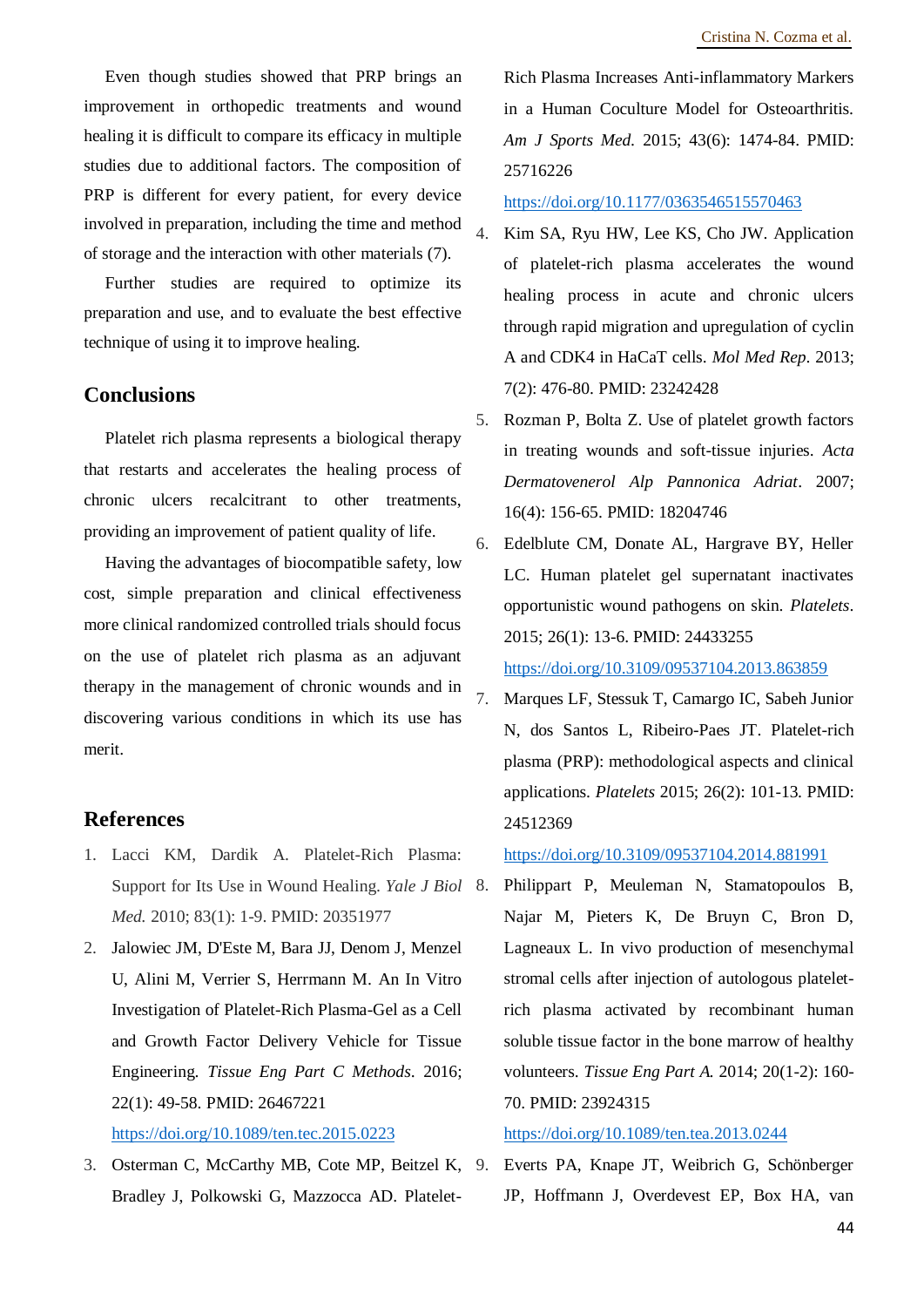Zundert A. Platelet-rich plasma and platelet gel: a 16. Andia I, Maffulli N. Muscle and tendon injuries: review. *J Extra Corpor Technol*. 2006; 38(2): 174- 87. PMID: 16921694

10. Fukaya M, Ito A. A New Economic Method for Preparing Platelet-rich Plasma. *Plast Reconstr*  25289355

<https://doi.org/10.1097/GOX.0000000000000109>

- 11. Stanco D, Vigano' M, Croiset SJ, De Girolamo L. Applications and limits of platelet-rich plasma in sports related injuries. *J Biol Regul Homeost Agents.* 2012; 26(2 Suppl 1): 53S-61S PMID: 23648199
- 12. Cervelli V, Scioli MG, Gentile P, Doldo E, Bonanno E, Spagnoli LG, Orlandi A. Platelet-rich plasma greatly potentiates insulin-induced adipogenic differentiation of human adiposederived stem cells through a serine/threonine kinase Akt-dependent mechanism and promotes clinical fat graft maintenance. *Stem Cells Transl Med.* 2012; 1(3): 206-20. PMID: 23197780 <https://doi.org/10.5966/sctm.2011-0052>
- 13. Alsousou J, Ali A, Willett K, Harrison P. The role of platelet-rich plasma in tissue regeneration. *Platelets*. 2013; 24(3): 173-82. PMID: 22647081 <https://doi.org/10.3109/09537104.2012.684730>
- 14. Wang JH, Nirmala X. Application of Tendon Stem/Progenitor Cells and Platelet-Rich Plasma to Treat Tendon Injuries. *Oper Tech Orthop*. 2016; 26(2): 68-72. PMID: 27574378

#### <https://doi.org/10.1053/j.oto.2015.12.008>

Two-staged application of PRP in arthroscopic rotator cuff repair: a matched-pair analysis. *Arch Orthop Trauma Surg*. 2016; 136(8): 1165-71. PMID: 27379974

<https://doi.org/10.1007/s00402-016-2499-4>

- the role of biological interventions to promote and assist healing and recovery. *Arthroscopy.* 2015; 31(5): 999-1015. PMID: 25618490 <https://doi.org/10.1016/j.arthro.2014.11.024>
- *Surg Glob Open*. 2014; 2(6): e162. PMID: 17. Hall MP, Ward JP, Cardone DA. Platelet rich placebo? Evidence for platelet rich plasma in the treatment of tendinopathy and augmentation of tendon repair. *Bull Hosp Jt Dis.* 2013; 71(1): 54-9. PMID: 24032584
	- 18. Marmotti A, Rossi R, Castoldi F, Roveda E, Michielon G, Peretti GM. PRP and Articular Cartilage:A Clinical Update. *BioMed Research International* 2015; 2015: 542502. PMID: 26075244
	- 19. Tuan RS, Chen AF, Klatt BA. Cartilage regeneration. *J Am Acad Orthop Surg*. 2013; 21(5): 303-11. PMID: 23637149 [https://doi.org/10.5435/00124635-201305000-](https://doi.org/10.5435/00124635-201305000-00007) [00007](https://doi.org/10.5435/00124635-201305000-00007)
	- 20. Yilmaz I, Akkaya S, Isyar M, Batmaz AG, Guler O, Oznam K, Ugras A, Mahiroğullari M. Is there a treatment protocol in which platelet-rich plasma is effective? *J Orthop.* 2016; 13(4): 316-21. PMID: 27408512

<https://doi.org/10.1016/j.jor.2016.06.027>

- 21. Akingboye AA, Giddins S, Gamston P, Tucker A, Navsaria H, Kyriakides C. Application of Autologous Derived-Platelet Rich Plasma Gel in the Treatment of Chronic Wound Ulcer: Diabetic Foot Ulcer. *J Extra Corpor Technol.* 2010; 42(1): 20-29. PMID: 20437788
- 15. Gwinner C, Gerhardt C, Haneveld H, Scheibel M. 22. Salemi S, Rinaldi C, Manna F, Guarneri GF, Parodi PC. Reconstruction of lower leg skin ulcer with autologous adipose tissue and platelet-rich plasma. *J Plast Reconstr Aesthet Surg.* 2008; 61(12): 1565–1567. PMID: 18694662

<https://doi.org/10.1016/j.bjps.2008.04.048>